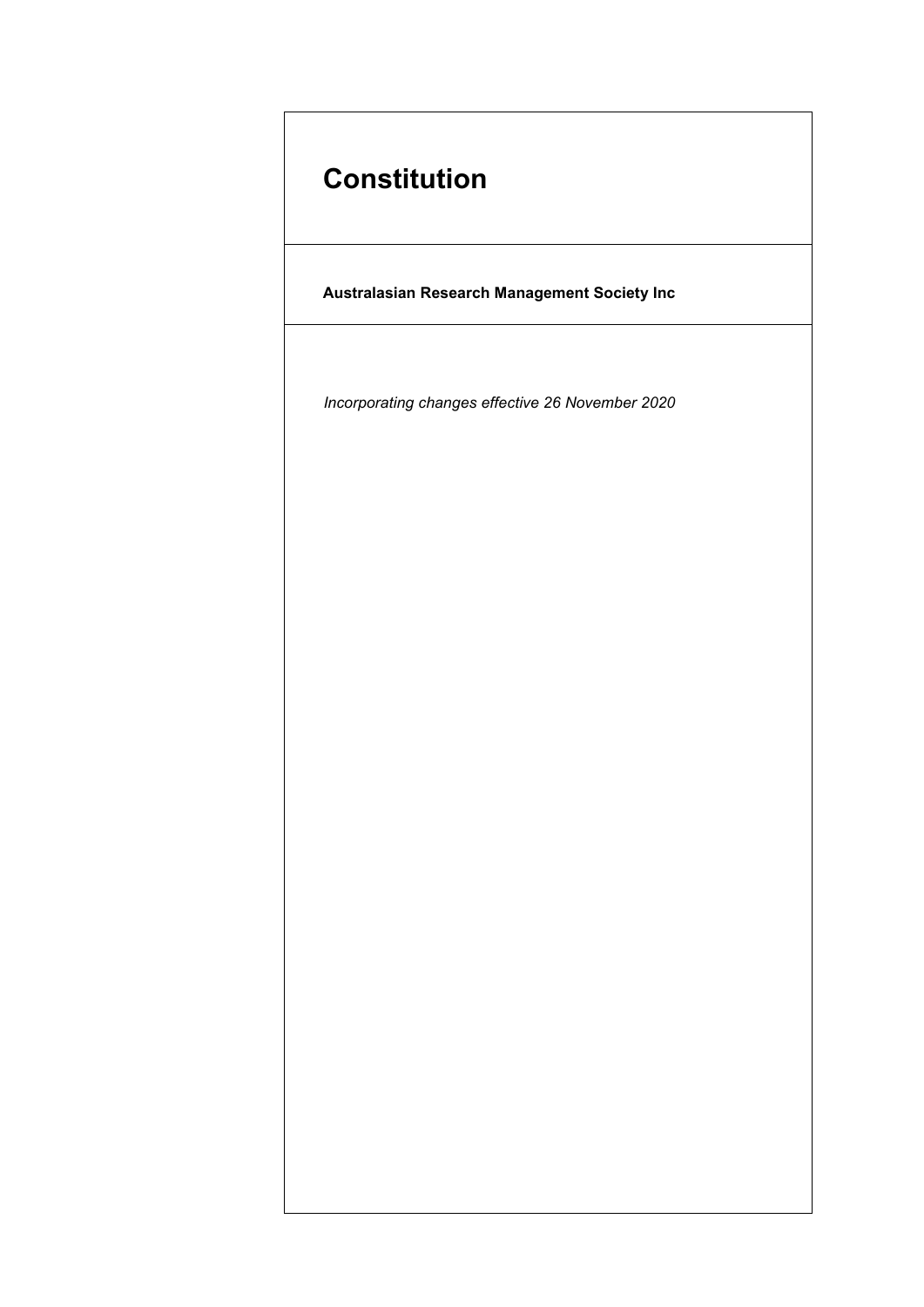| <b>Contents</b> |                                                    | page           |
|-----------------|----------------------------------------------------|----------------|
| 1.              | <b>Name</b>                                        | $\mathbf{2}$   |
| 2.              | <b>Mission</b>                                     | $\overline{2}$ |
| 3.              | <b>Membership</b>                                  | $\overline{2}$ |
| 4.              | <b>Chapters and Special Interest Groups</b>        | $\mathbf{3}$   |
| 5.              | <b>Affiliations</b>                                | 4              |
| 6.              | <b>Meetings</b>                                    | 4              |
| 7.              | <b>Officers</b>                                    | $\overline{7}$ |
| 8.              | <b>The Board</b>                                   | 9              |
| 9.              | <b>Duties of Office Holders</b>                    | 10             |
| 10.             | <b>Conflicts of Interest</b>                       | 12             |
| 11.             | <b>Indemnity of Office Holders</b>                 | 13             |
| 12.             | <b>By-Laws</b>                                     | 13             |
| 13.             | <b>Finances</b>                                    | 14             |
| 14.             | <b>Membership Fees</b>                             | 14             |
| 15.             | <b>Notice to Members</b>                           | 14             |
| 16.             | <b>Disputes and Mediation</b>                      | 15             |
| 17.             | <b>Custody and Inspection of Books and Records</b> | 17             |
| 18.             | <b>Winding Up</b>                                  | 18             |
| 19.             | <b>Amendments</b>                                  | 18             |

# **APPENDIX 1 – DEFINITIONS**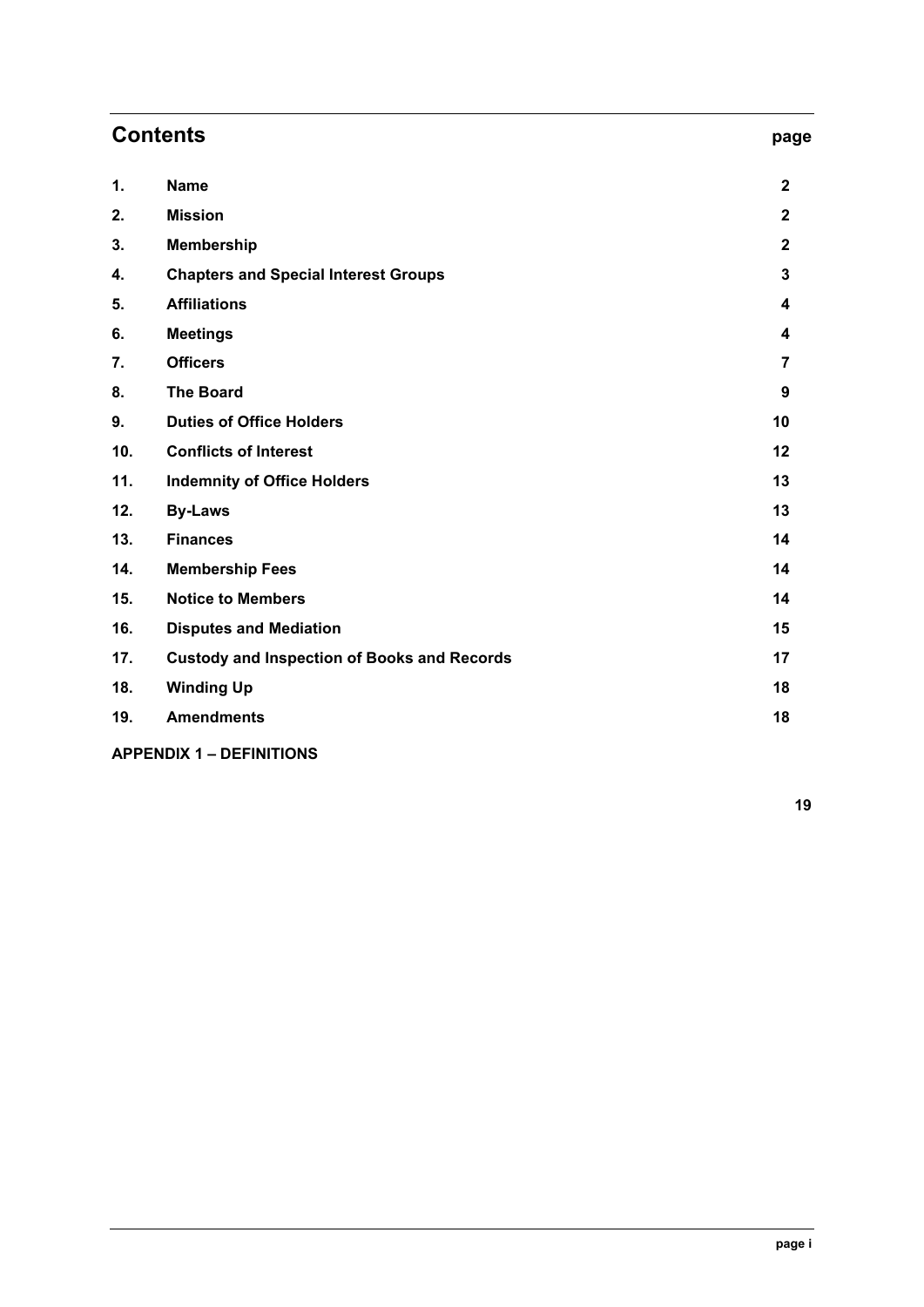# **Australasian Research Management Society Inc**

# **Constitution**

# **1. Name**

The name of the organisation shall be the Australasian Research Management Society Inc (herein after referred to as ARMS or the Society).

# **2. Mission**

ARMS is dedicated to the development of Research Management Professionals; the promotion of the profession of research management; and the advancement of the research enterprise. . The Society shall fulfil its mission through:

- 2.1 A strong, agile and resilient network of research management professionals at all levels and in a variety of settings through personal relationships and professional collaborations, presentations, formal and informal meetings and publications;
- 2.2 Development and promotion of international best practice for research management in Australasia and Singapore that is responsive to the changing factors that influence the research environment;
- 2.3 Enhancement of the interface between researchers and research management professionals; and
- 2.4 Such other activities as the membership shall adopt.

# **3. Membership**

- 3.1 Voting membership categories are:
	- (a) **Individual**: shall be open to individuals who at the time of their admission to membership are employed or active research management professionals or, are retired from the profession but wish to remain an active member.
	- (b) **Corporate**: shall be members whose dues are covered under a group by their employing organisation, which is actively engaged in, or supports the research enterprise. The maximum number of voting members in each employing organisation under this category is twenty (20), but this does not exclude the employing organisation from identifying further non-voting members.
	- (c) **Life**: shall be a person so honoured by the Society.
- 3.2 Non-voting membership categories are:
	- (a) **Corporate**: shall be a person listed under a corporate membership but who is not a voting member of an employing organisation that has taken out corporate membership.
	- (b) **Honorary**: shall be an individual designated for honorary membership by the Board.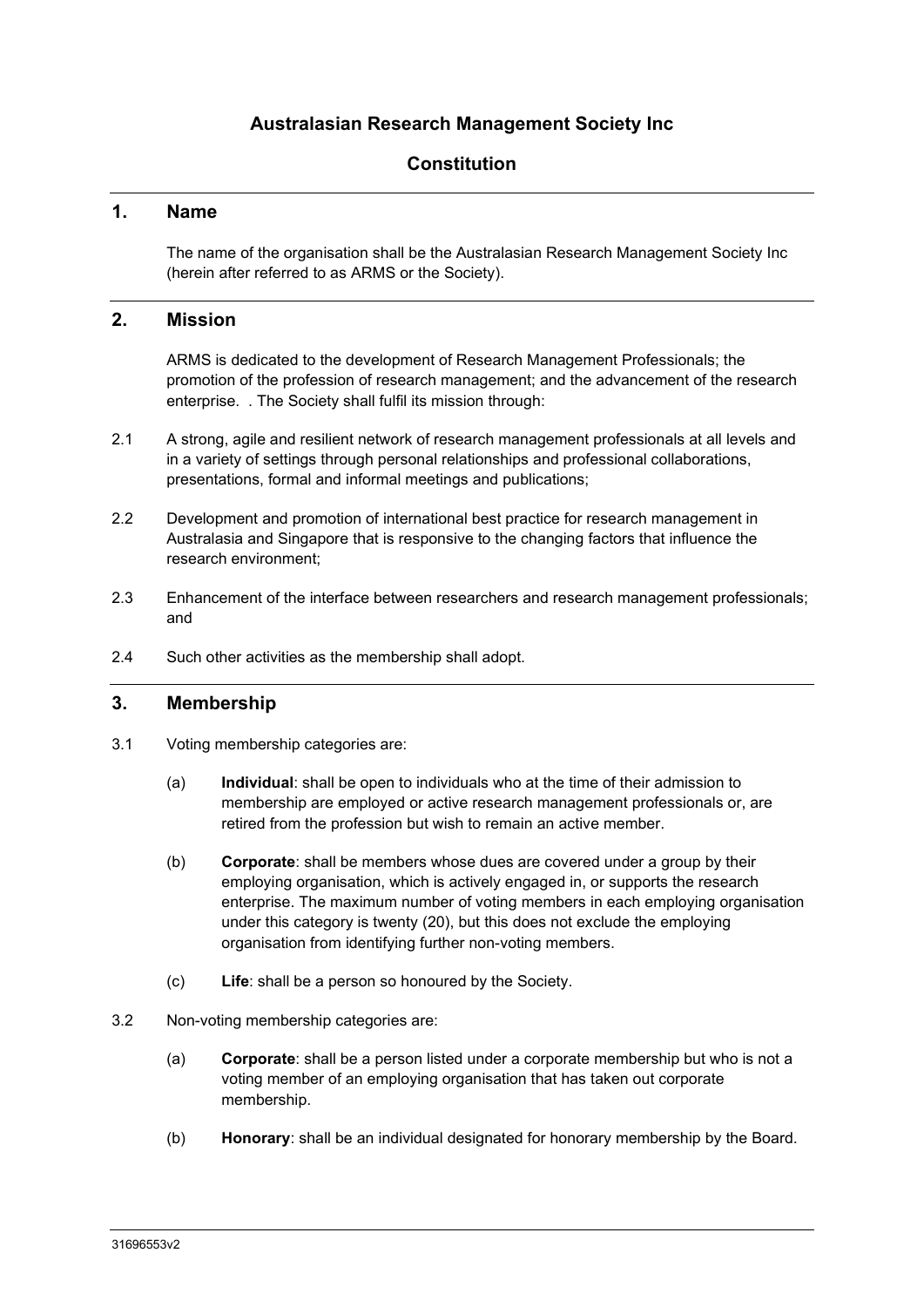- 3.3 Application for membership must be made through the Society's website and the payment of dues as prescribed in accordance with section 11.
	- (1) A person who applies and is approved for membership as provided in these Rules is eligible to be a member of the Society on payment of the annual membership fee.
	- (2) The Board reserves the right to reject an application for membership and must notify the applicant in writing as soon as practicable the reasons for this rejection.
	- (3) A right, privilege, or obligation of a person by reason of membership of the Society
		- (1) is not capable of being transferred or transmitted to another person; and
		- (2) terminates upon the cessation of membership whether by death or resignation or otherwise.
- 3.4 Without limiting the rights of members under these Rules, a member who is entitled to vote has the right:
	- (1) to receive notice of general meetings and of proposed special resolutions in the manner and time prescribed by these Rules; and
	- (2) to submit items of business for consideration at a general meeting; and
	- (3) to attend and be heard at general meetings; and
	- (4) to vote at a general meeting; and
	- (5) to have access to the minutes of general meetings and other documents of the Society as provided under clause [17.](#page-17-0)
- 3.5 The Secretary shall keep and maintain a register of members containing the name, address and organisational affiliation of each member and the date on which each member's name was entered on the register. Subject to the Act and this Constitution, the register shall be available for inspection by any member upon request free of charge and a member may make a copy of entries in the register.

**Note**

Under section 59 of the Act, access to the personal information of a person recorded in the register of members may be restricted in certain circumstances. Section 58 of the Act provides that it is an offence to make improper use of information about a person obtained from the Register of Members.

3.6 After an expiry period the member ceases to be a member. A member may resign by notice in writing given to the Society. The Secretary must record in the register of members the date on which the member ceased to be a member.

# **4. Chapters,Special Interest Groups and Networks**

4.1 To further the Mission defined in section 2, the Society shall be organized into Chapters, Special Interest Groups and Networks established by By-Laws determined by the Board.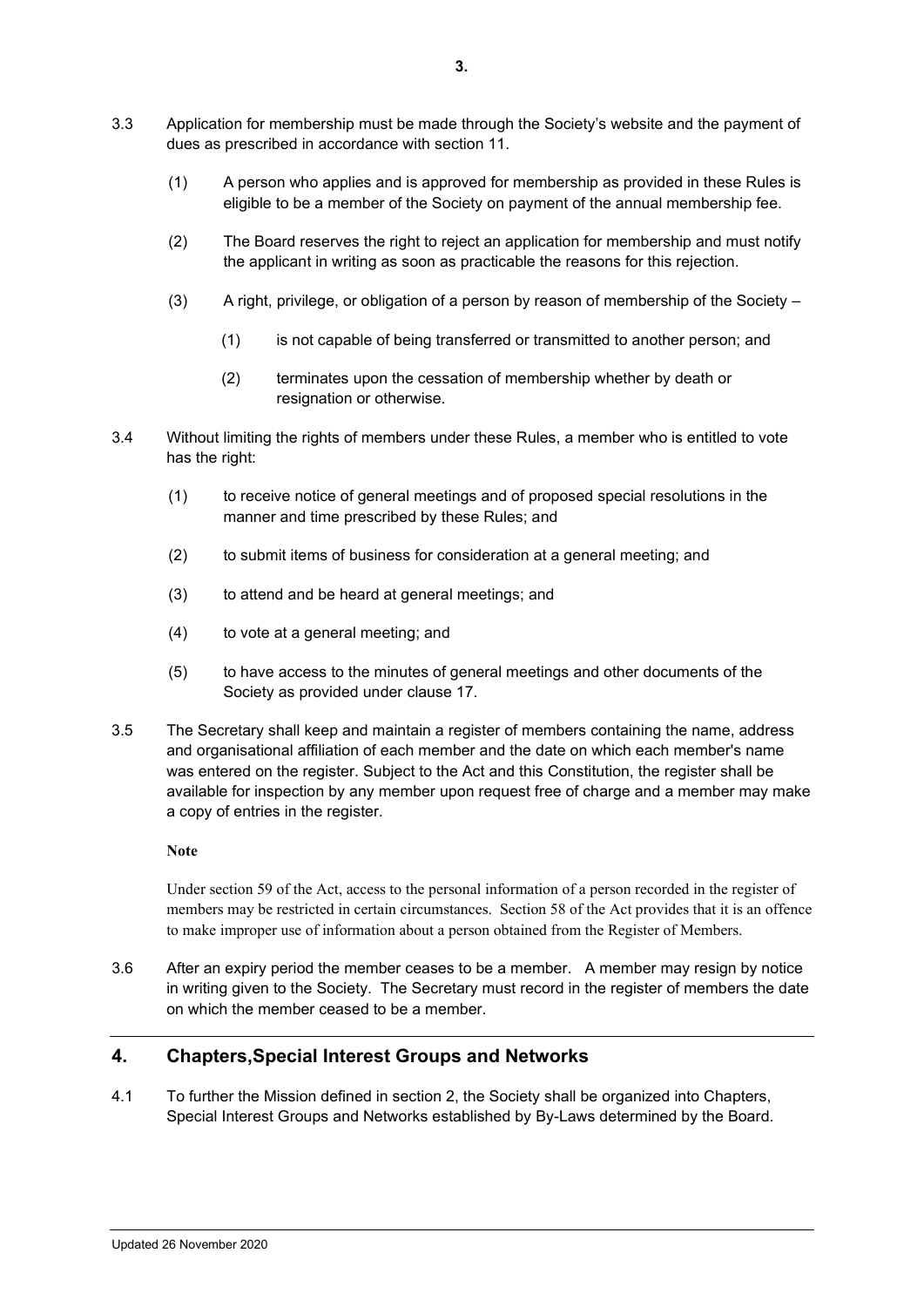- 4.2 **Chapters** consist of those members whose research management and/or research administration activities are in a specific geographical area. The Chapters are the basic unit of the Society, relating members to the Society's programs and activities.
- 4.3 **Special Interest Groups and Networks** consist of members with common areas of training or interest within the research management profession.

# **5. Affiliations**

The Society may affiliate with, or accept as an affiliate, an Australasian or international association related to research or research management.

## **6. Meetings**

#### 6.1 **Annual General Meeting**

There shall be an annual general meeting of the Society to be held within 5 months after the end of each financial year.

- (1) The time and place shall be subject to the approval of the Board.
- (2) The notice convening the annual general meeting must specify that the meeting is an annual general meeting.
- $(3)$  The ordinary business of the annual general meeting shall be
	- (a) to confirm the minutes of the previous annual general meeting and of any general meeting held since that meeting,
	- (b) to receive from the Board, reports upon the transactions of the Society during the last preceding financial year;
	- (c) to receive the results of elections held pursuant to the By-Laws or failing a result to elect officers of the Society in accordance with section 7 and other members of the Board in accordance with section [8.5\(b\);](#page-9-0) and
	- (d) to receive and consider the statement submitted by the Society in accordance with the requirements of the Act.
- (4) The annual general meeting may conduct any special business of which notice has been given in accordance with these Rules.
- 6.2 In addition to the annual general meeting the Board may convene a special general meeting of the Society whenever it thinks fit.

#### 6.3 **Special General Meetings**

All general meetings other than the annual general meeting are special general meetings.

(1) If, but for this sub-rule, more than 15 months would elapse between annual general meetings, the Board must convene a special general meeting before the expiration of that period.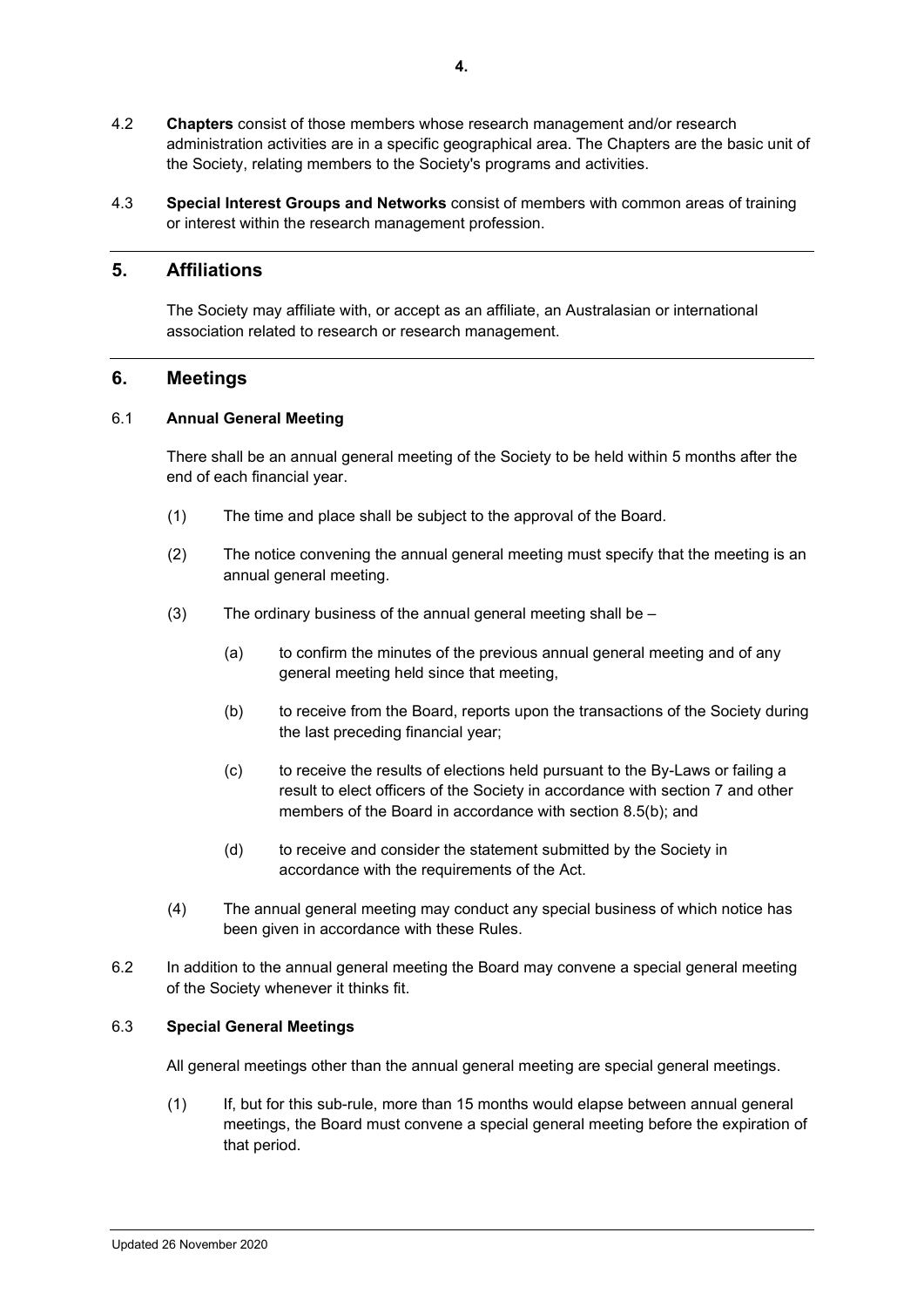- (2) The Board must, on the request in writing of voting members representing not less than 20 per cent of the total number of members, convene a special general meeting of the Society.
- (3) The request for a special general meeting must:
	- (a) state the objectives of the meeting;
	- (b) be signed by the members requesting the meeting; and
	- (c) be sent to the address of the Secretary.
- (4) If the Board does not cause a special general meeting to be held within one month after the date on which the request is sent to the address of the Secretary, the members making the request, or any of them, may convene a special general meeting to be held not later than 3 months after that date.

#### 6.4 **Special business**

All business that is conducted at a special general meeting and all business that is conducted at the annual general meeting, except for business conducted under the rules as ordinary business of the annual general meeting, is deemed to be special business.

#### <span id="page-5-0"></span>6.5 **Notice**

- (1) The Secretary of the Society must send to each member of the Society a notice stating the place, date and time of a meeting and the nature of the business to be conducted at the meeting. This notice must be at least 14 days before the date fixed for holding a general meeting of the Society, or if a special resolution has been proposed at least 21 days notice must be given.
- (2) No business other than that set out in the notice convening the meeting may be conducted at the meeting.

#### 6.6 **Quorum**

- (1) No item of business may be conducted at a general meeting unless a quorum of members entitled under these Rules to vote is present at the time when the meeting is considering that item.
- (2) Twenty members personally present (being members entitled under these Rules to vote at a general meeting) constitute a quorum for the conduct of the business of a general meeting.
- (3) If, within half an hour after the appointed time for the commencement of a general meeting, a quorum is not present:
	- $(i)$  in the case of a meeting convened upon the request of members the meeting must be dissolved; and
	- (ii) in any other case the meeting shall stand adjourned to the same day in the next week at the same time and (unless another place is specified by the Chairperson at the time of the adjournment or by written notice to members given before the day to which the meeting is adjourned) at the same place.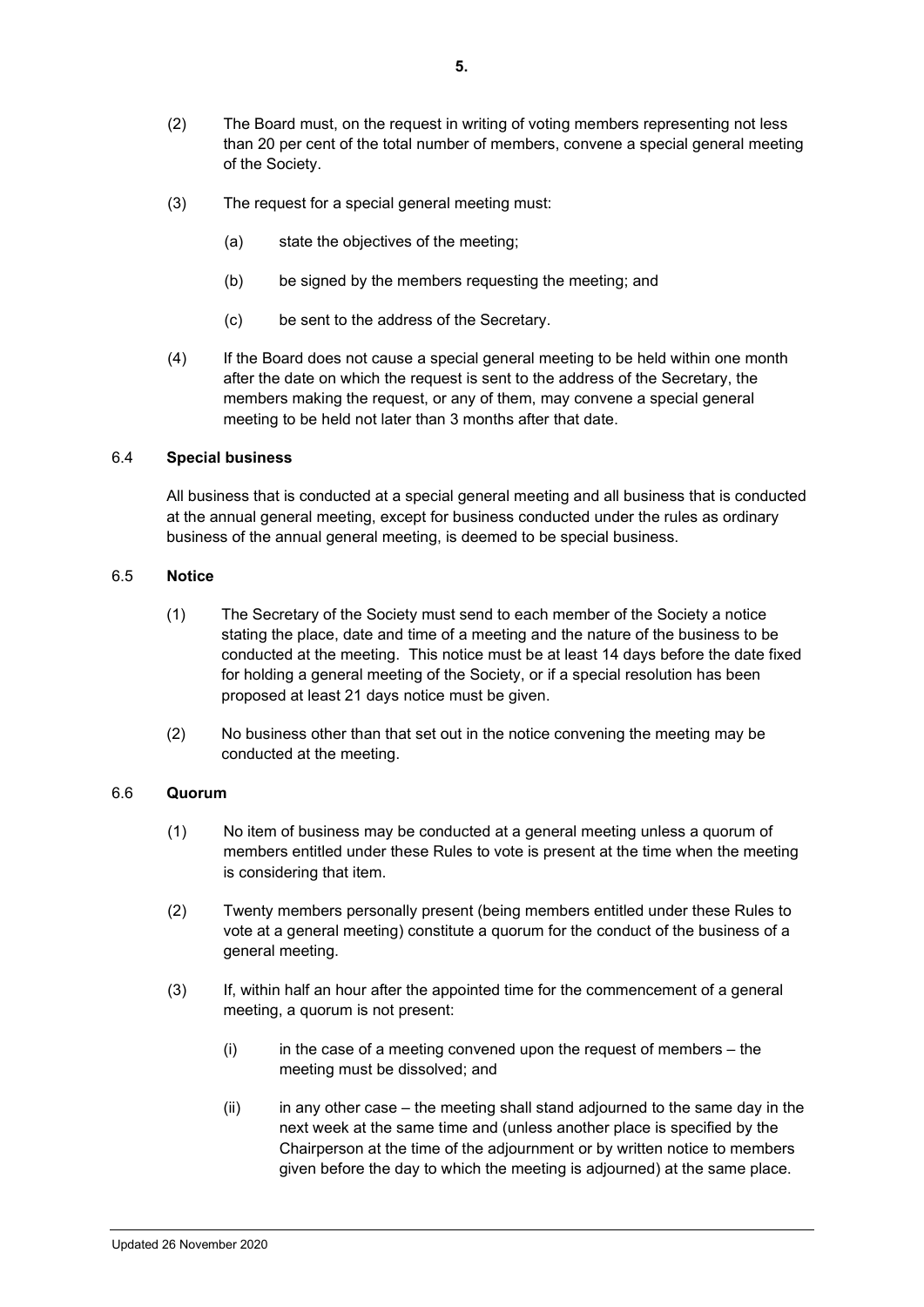(4) If at the adjourned meeting the quorum is not present within half an hour after the time appointed for the commencement of the meeting, the members personally present (being not less than 15) shall be a quorum.

# 6.7 **Presiding**

- (1) The President, or in the President's absence, the President-elect, shall preside as Chairperson at each general meeting of the Society.
- (2) If the President and the President-elect are absent from a general meeting, or are unable to preside, the members present must select one of their members to preside as Chairperson.

#### 6.8 **Adjournment**

- (1) The person presiding may, with the consent of a majority of members present at the meeting, adjourn the meeting from time-to-time and place to place.
- (2) No business may be conducted at an adjourned meeting other than the unfinished business from the meeting that was adjourned.
- (3) If a meeting is adjourned for 14 days or more, notice of the adjourned meeting must be given in accordance with section [6.5,](#page-5-0)
- (4) Except as provided in sub-clause (3), it is not necessary to give notice of an adjournment or of the business to be conducted at an adjourned meeting

# 6.9 **Voting**

- (1) Upon any question arising at a general meeting of the Society, a voting member has one vote only.
- (2) All votes must be given personally or by proxy.
- (3) In the case of an equality of voting on a question, the Chairperson of the meeting is entitled to exercise a second or casting vote.
- (4) A member is not entitled to vote at a general meeting unless all moneys due and payable by the member to the Society have been paid, other than the amount of the annual subscription payable in respect of the current financial year.

#### 6.10 **Poll**

- (1) If at a meeting a poll (where votes are cast in writing) on any question is demanded by not less than 3 members, it must be taken at that meeting in such manner as the Chairperson may direct and the resolution of the poll shall be deemed to be a resolution of the meeting on that question.
- (2) A poll that is demanded on the election of a Chairperson or on a question of an adjournment must be taken immediately and a poll that is demanded on any other question must be taken at such time before the close of the meeting as the Chairperson may direct.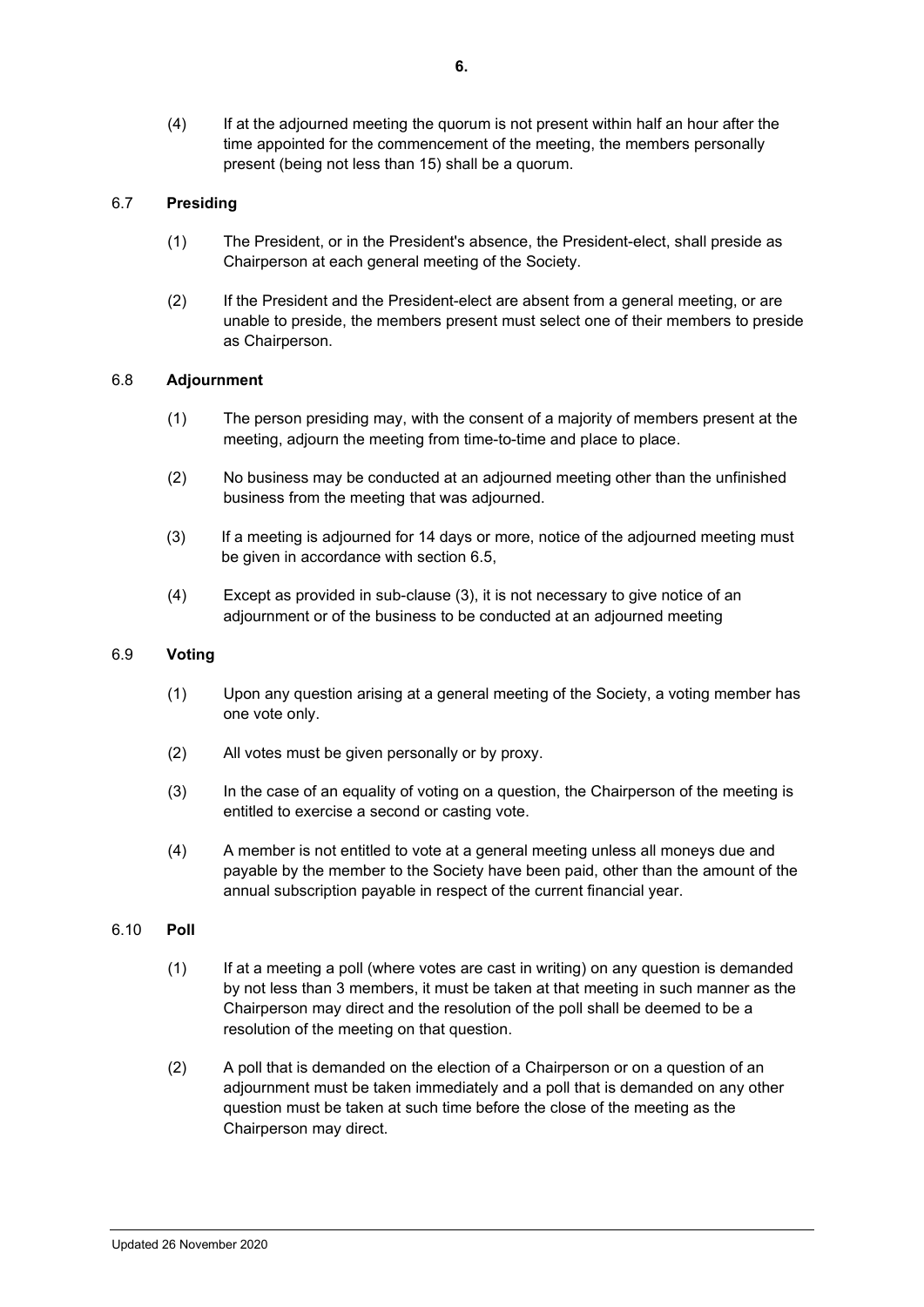#### 6.11 **Manner of determining whether resolution carried**

If a question arising at a general meeting of the Society is determined on a show of hands or via an alternative means as determined by the Chair:

- (1) a declaration by the Chairperson that a resolution has been:
	- (a) carried; or
	- (b) carried unanimously, or
	- (c) carried by a particular majority; or
	- (d) lost; and
- (2) an entry to that effect in the minute book of the Society is evidence of the fact, without proof of the number or proportion of the votes recorded in favour of, or against, that resolution.

#### 6.12 **Proxies**

- (1) Each voting member is entitled to appoint another member as a proxy by notice given to the Secretary no later than 48 hours before the time of the meeting in respect of which the proxy is appointed.
- (2) The notice appointing the proxy must be for a meeting of the Society convened under section 6, in the form provided with the notice of general meeting.

#### 6.13 **Chapters, Special Interest Groups and Networks**

Meetings of Chapters, Special Interest Groups and Networks shall be conducted under rules to be approved by the Board.

#### 6.14 **Use of technology**

- (1) A member not physically present at a general meeting may be permitted to participate in the meeting by the use of technology that allows that member and the members present at the meeting to clearly and simultaneously communicate with each other.
- (2) For the purposes of this Part, a member participating in a general meeting as permitted under sub rule (1) is taken to be present at the meeting and, if the member votes at the meeting, is taken to have voted in person, with the Chairperson determining the method of casting votes for the applicable technology.

# **7. Officers**

7.1 Only members of the Society are eligible for election as officers. Existing and past officers may seek re-election.

#### 7.2 **President**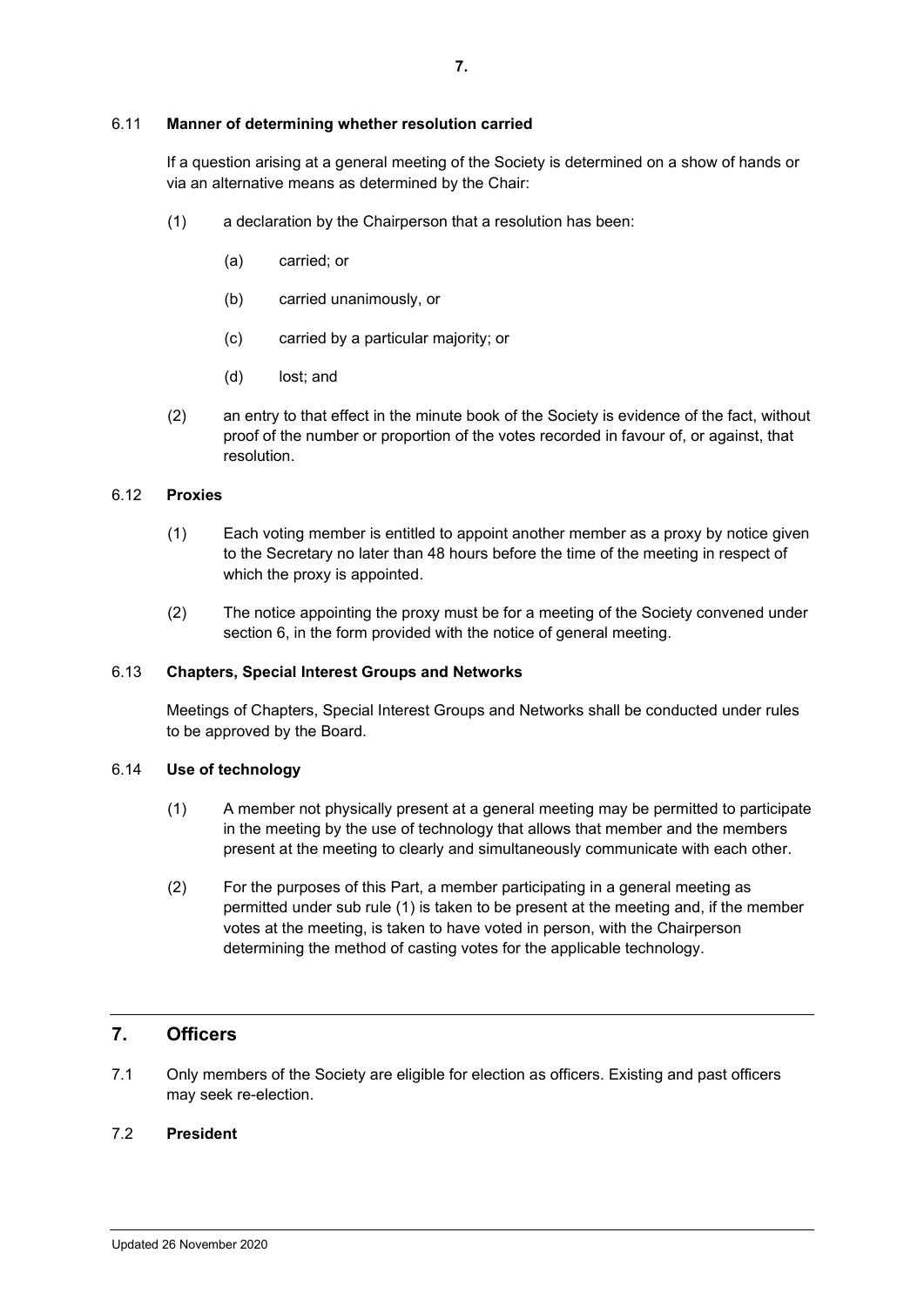- (a) The term of office of the President shall be for two years and shall normally commence at the close of the annual general meeting at which his or her election is announced and terminate at the close of the second following annual general meeting.
- (b) The term of office of the President-elect shall be for one year and shall normally commence at the close of the annual general meeting at which the election for the President-elect is announced. A new President-elect shall be elected at every second annual general meeting.
- (c) The President-elect shall act as President in case of absence or incapacity of the President and shall automatically become President upon completion of the term as President-elect.
- 7.3 The term of office of the Treasurer and Secretary shall be for two years and shall normally commence at the close of the annual general meeting at which their election is announced and terminate at the close of the second following annual general meeting.

Note: the Act requires that the Secretary be a resident of Australia.

- 7.4 Duties of the officers are as commonly associated with those offices.
- 7.5 Election procedures shall be as prescribed in By-Laws.
- 7.6 In the event of a vacancy in the office of Secretary or Treasurer, the President shall appoint a member of the Society to be secretary and/or treasurer until the close of the annual general meeting next occurring at which meeting an election shall be conducted for the position. The term of office for a person so elected shall be for two years terminating at the close of the second following annual general meeting.
- 7.7 In the event of a vacancy in the office of the President, the President-elect shall become the President and shall complete the remaining unexpired term and shall also serve as President for the next immediate term.
- 7.8 In the event of a vacancy in the office of President-elect, the Board may fill the unexpired term for the office of President-elect. Such person named to fill the unexpired term shall not automatically succeed to the office of the President, except to fill a vacancy for the unexpired term in the office of the President, and may become President only upon election as President or President-elect, under such circumstances in which there are vacancies in both offices in the same term. If there is a vacancy in the same term in the offices of President and President-elect, the Returning Officer shall seek candidates for election to each office and the election thereto shall be conducted in accordance with the By-Laws.

# 7.9 **Minutes of meetings**

The Secretary of the Society shall keep minutes of the resolutions and proceedings of each general meeting, and each Board meeting, together with a record of the names of persons present at general meetings and Board meetings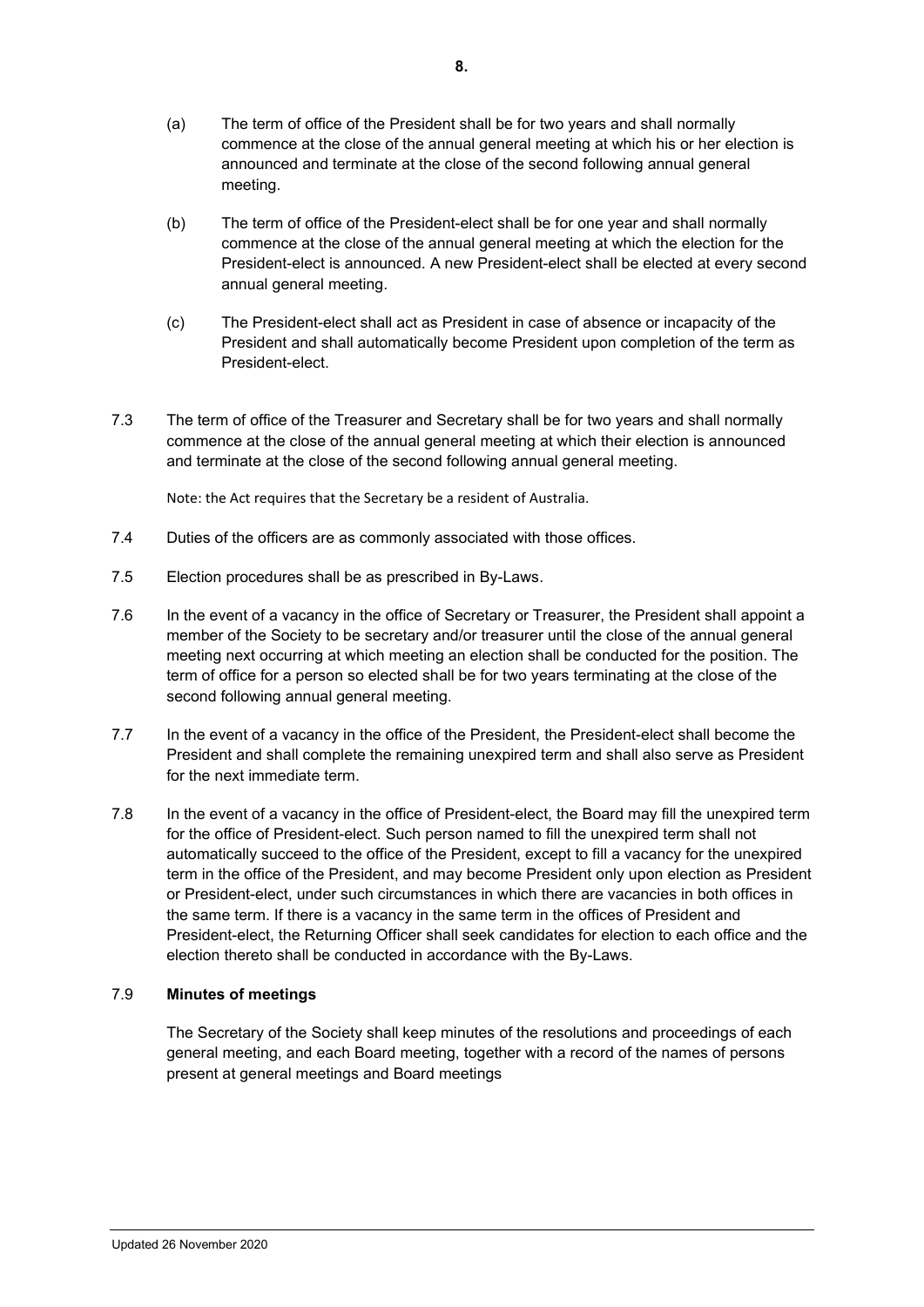# **8. The Board**

- 8.1 The Board shall be the governing body of the Society and shall control and direct the affairs of the Society including its committees and publications and shall determine its promotion, policies, strategic planning and methods of evaluation of the progress made towards achievement of its mission and goals.
- 8.2 The Board:
	- (a) shall control and manage the business and affairs of the Society and establish and oversee the operation and development of the strategic plan for the Society from time-to-time;
	- (b) may, subject to this Constitution, the Act and the Regulations, exercise all such powers and functions as may be exercised by the Association other than those powers and functions that are required by this Constitution to be exercised by general meetings of the members of the Society; and
	- (c) subject to this Constitution, the Act and the Regulations, has power to perform all such acts and things as appear to the Board to be essential for the proper management of the business and affairs of the Society.
- 8.3 The Board may, in its absolute discretion, establish and/or dissolve an Executive Office, to be constituted by senior or management personnel of the Society. Except where otherwise required by law or determined by the Board, the role of the Executive Office shall be to manage the day-to-day operation of the Society on terms set by the Board in accordance with clause [8.4.](#page-9-1)
- <span id="page-9-2"></span><span id="page-9-1"></span>8.4 The Board may from time-to-time, in its absolute discretion and subject always to its obligations under law:
	- (a) delegate some or all of its powers to the Executive Office or any committee or subcommittee formed or appointed by the Board, such committee may, but need not, comprise of or include members of the Board from time-to-time; and/or
	- (b) revoke any such delegated authority or power in whole or in part; and or
	- (c) review, override or overrule any decisions or actions made under a delegated authority or power granted by subclause [8.4\(a\).](#page-9-2)

Any exercise of powers under this clause [8.4](#page-9-1) must be made by the Board in writing.

- <span id="page-9-3"></span><span id="page-9-0"></span>8.5 The Board shall consist of the following voting members:
	- (a) The officers of the Society President, President-elect (if applicable), Secretary, and Treasurer; and
	- (b) Five other members elected by the members, with at least one member residing outside of Australia, in accordance with the procedures prescribed in the By-Laws. These members will be deemed appointed for a two year period and, subject to rotation as provided below, will not need to seek re-election for the second year of their appointment. At least two members shall retire at each general meeting, being those who have been longest in office since their last appointment provided that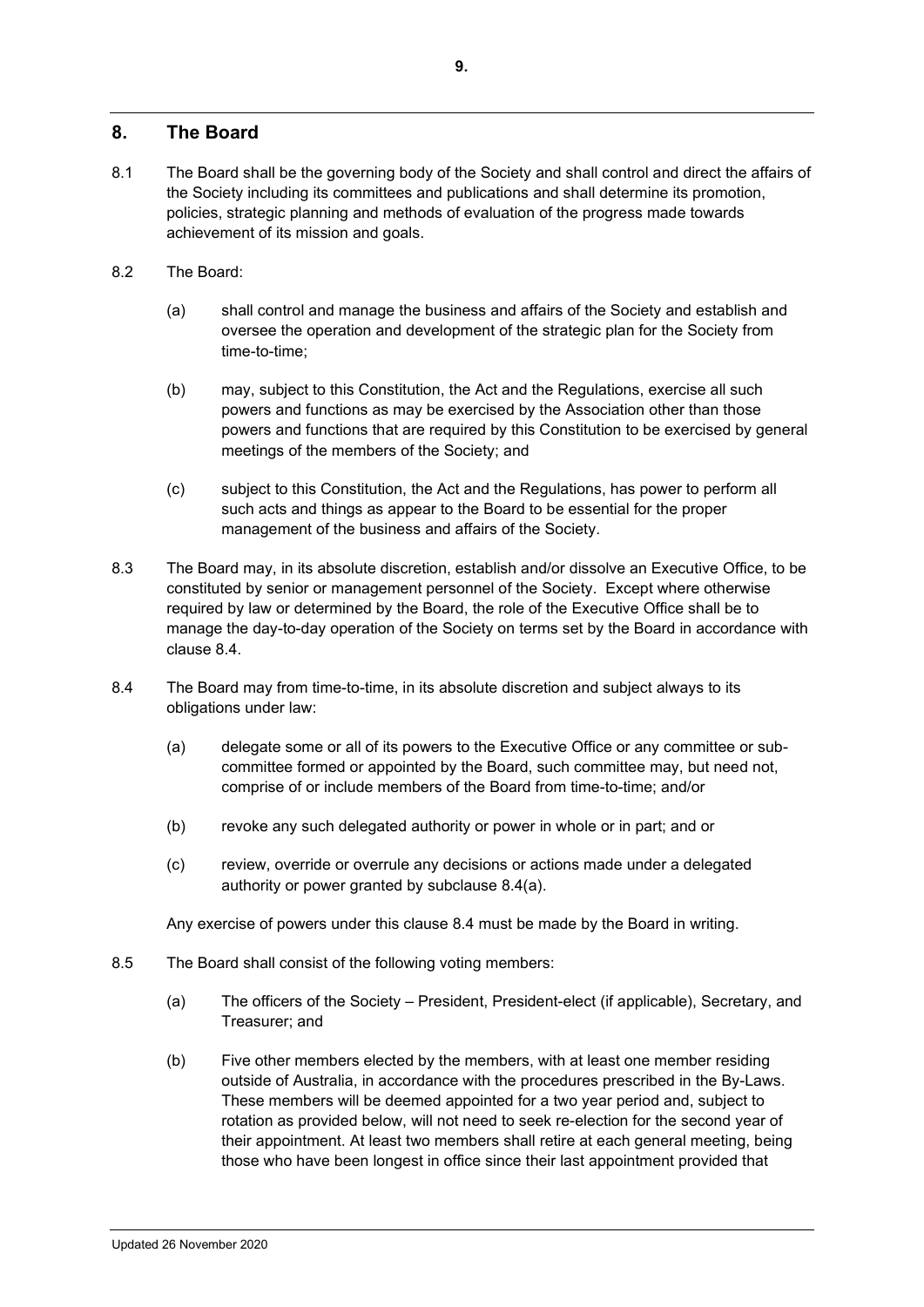where more than three members who were last appointed at the same time would be eligible for retirement, only three members shall be determined to retire by agreement between them or failing agreement by the drawing of lots.

- (c) In those years where there is no President-elect, the Board shall appoint one of the five members elected under clause [8.5\(b\)](#page-9-0) to act as Deputy President. The Deputy President shall act as President in the case of absence or incapacity of the President.
- 8.6 The President of the Society shall be the chair of the Board.
- 8.7 A member of the Society is eligible for election to the Board only if:
	- (a) in relation to the five positions for members of the Board to hold office under clause [8.5\(b\)](#page-9-0) – the person is either a member of a committee or nominated by the committee of a Chapter (provided that a Chapter may not nominate more than one person); or
	- (b) in relation to members of the Board to hold office under either sub-clause [8.5\(a\)](#page-9-3) or [8.5\(b\)](#page-9-0) – the person is a member of the Society nominated by two other members; and
	- (c) the person has signed a consent to nomination and the duly signed nomination document is lodged at the Society's registered office not less than 35 days before the day on which the annual general meeting is to be held.
- 8.8 A quorum for a meeting of the Board shall be one-half of the voting members. Unless otherwise specified, a decision may be ratified by a simple majority vote of the voting members present.
- 8.9 A member who is not physically present at a Board meeting may participate in the meeting by the use of technology that allows that member and the members present at the meeting to clearly and simultaneously communicate with each other. For this purpose, a member participating in a meeting as permitted under this rule is taken to be present at the meeting and, if the member votes at the meeting, is taken to have voted in person.
- 8.10 The office of an Officer Holder becomes vacant if the Office Holder:
	- (a) ceases to be a member of the Society; or
	- (b) becomes an insolvent under administration within the meaning of the Corporations Law;
	- (c) resigns from office by notice in writing given to the Secretary; or
	- (d) otherwise ceases to be a member of the Board by operation of section 78 of the Act.
- 8.11 In the event of a vacancy in one or more of the five other members elected annually, the President may appoint a member of the Society to be an additional member of the Board until the close of the annual general meeting next occurring at which meeting an election will be conducted for the position.

# **9. Duties of Office Holders**

**Note:** the Act provides a wide definition of "Office Holder" which includes a member of the Board as well as a person (including an employee) who makes or participates in making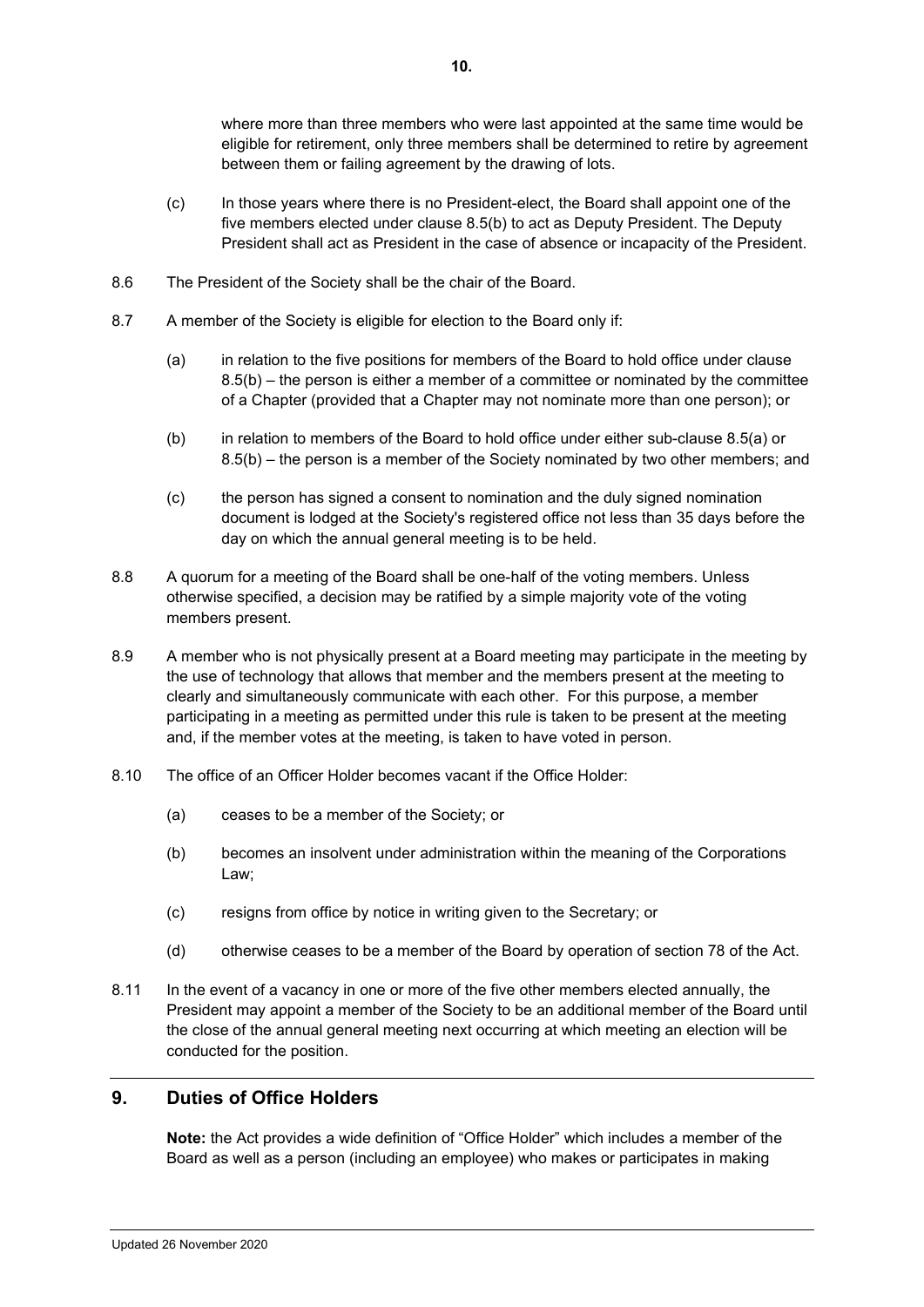decisions that affect the operations of the Society or a person who has the capacity to affect the Society's financial standing.

- <span id="page-11-0"></span>9.1 Each Office Holder must:
	- (a) exercise the Office Holder's powers and discharge the Office Holder's duties with the degree of care and diligence that a reasonable individual would exercise if they were an Office Holder of the Society;
	- (b) act in good faith in the Society's best interests and further the purposes of the Society;
	- (c) not misuse the Office Holder's position;
	- (d) not misuse information obtained in the performance of the Office Holder's duties as an Office Holder of the Society ;
	- (e) ensure that the Society's financial affairs are managed in a responsible manner;
- <span id="page-11-1"></span>9.2 An Office Holder who makes a business judgment is taken to meet the requirements of clause [9.1\(a\),](#page-11-0) and their equivalent duties at common law and in equity, in respect of the judgment if they:
	- (a) make the judgment in good faith for a proper purpose; and
	- (b) do not have a material personal interest in the subject matter of the judgment; and
	- (c) inform themselves about the subject matter of the judgment to the extent they reasonably believe to be appropriate; and
	- (d) rationally believe that the judgment is in the best interests of the Society.

An Office Holder's belief that the judgment is in the best interests of the Society is a rational one unless the belief is one that no reasonable person in their position would hold.

For the purposes of this clause [9.2,](#page-11-1) **business judgment** means any decision to take or not take action in respect of a matter relevant to the business operations of the Society.

- 9.3 In the exercise of the Office Holder's duties under this clause or at common law or in equity, the Office Holder may reasonably rely on information, including professional or expert advice, in good faith and after the Office Holder has made an independent assessment of the information, if that information has been given by:
	- (a) an employee of the Society that the Office Holder believes on reasonable grounds to be reliable and competent in relation to the matters concerned; or
	- (b) a professional adviser or expert in relation to matters that the Office Holder believes on reasonable grounds to be within the individual's professional or expert competence; or
	- (c) another Office Holder in relation to matters within their authority or area of responsibility; or
	- (d) a sub-committee of the Society that does not include the Office Holder.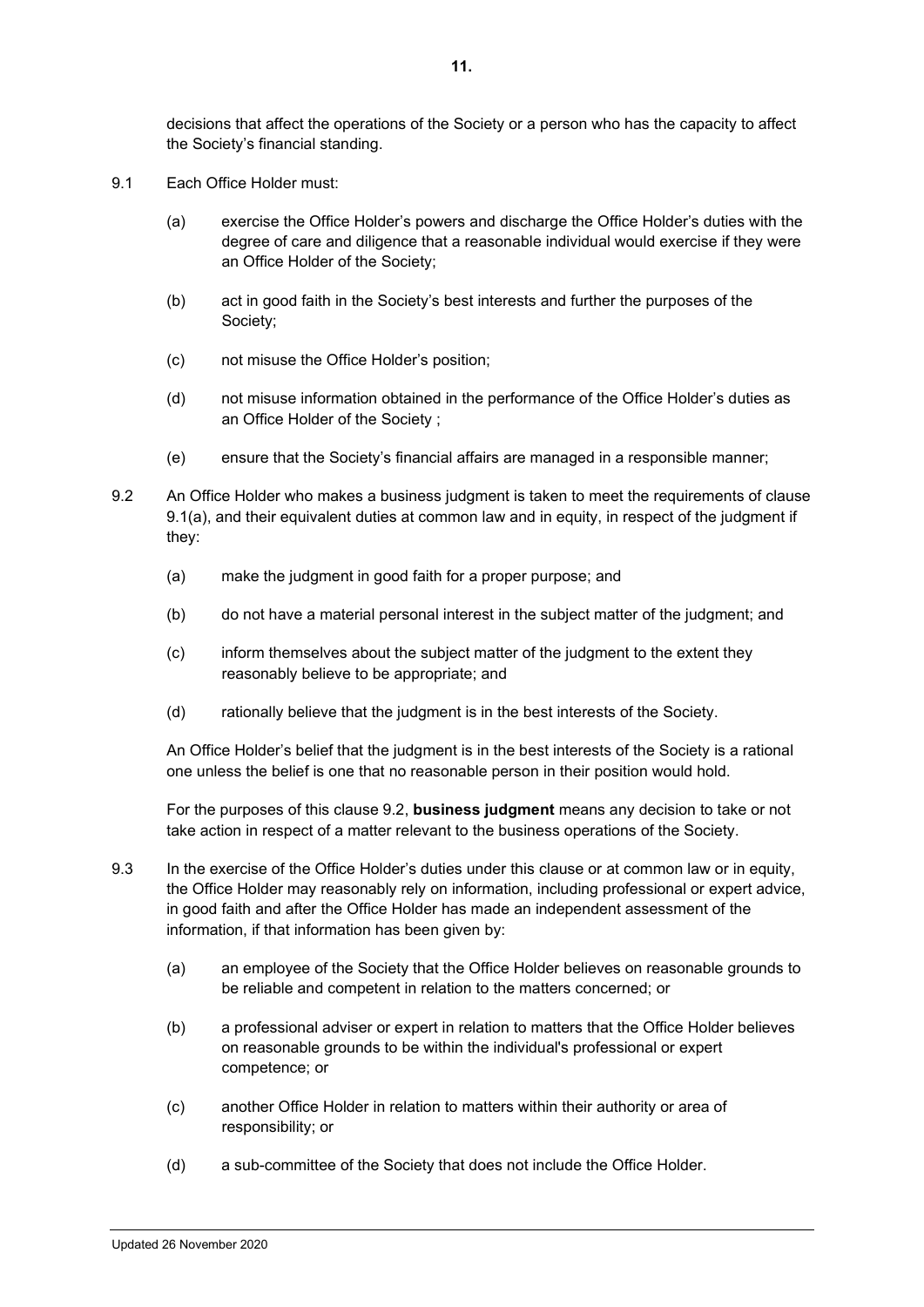In determining whether the Office Holder has made an independent assessment of the information or advice, regard must be had to the Office Holder's knowledge of the Society and the complexity of the structure and operations of the Society.

# **10. Conflicts of Interest**

- <span id="page-12-0"></span>10.1 A member of the Board who has a material personal interest in a matter being considered at an Board meeting must, as soon as the member becomes aware of his or her interest in the matter, disclose the nature and extent of that interest to the Board.
- <span id="page-12-1"></span>10.2 A member of the Board who has a material personal interest in a matter being considered at a Board meeting must disclose the nature and extent of his or her interest in the matter at the next general meeting of the Society.
- <span id="page-12-3"></span>10.3 Clauses [10.1](#page-12-0) and [10.2](#page-12-1) do not apply in respect of a material personal interest:
	- (a) that exists only because the member:
		- (1) is an employee of the Society; or
		- (2) belongs to a class of persons for whose benefit the Society is established; or
	- (b) that the member has in common with all, or a substantial proportion of, the members of the Society.
- 10.4 If a member of the Board discloses a material personal interest in a contract or proposed contract, in accordance with this clause and the member has complied with clause [10.7](#page-12-2) or the member's interest is not required to be disclosed because of clause [10.3:](#page-12-3)
	- (a) the contract is not liable to be avoided by the Society on any ground arising from the fiduciary relationship between the member and the Society; and
	- (b) the member is not liable to account for profits derived from the contract.
- <span id="page-12-4"></span>10.5 A disclosure of a material personal interest required by Clauses [10.1](#page-12-0) and [10.2](#page-12-1) must give details of:
	- (a) the nature and extent of the interest; and
	- (b) the relation of the interest to the activities of the Society.
- 10.6 The details referred to in clause [10.5](#page-12-4) must be recorded in the minutes of the committee meeting at which the material personal interest is disclosed
- <span id="page-12-2"></span>10.7 A Member of the Board who has a material personal interest in a matter that is being considered at a Board meeting must not:
	- (a) be present while the matter is being considered at the meeting;
	- (b) vote on the matter.
- 10.8 Clause [10.7](#page-12-2) does not apply in respect of a material personal interest: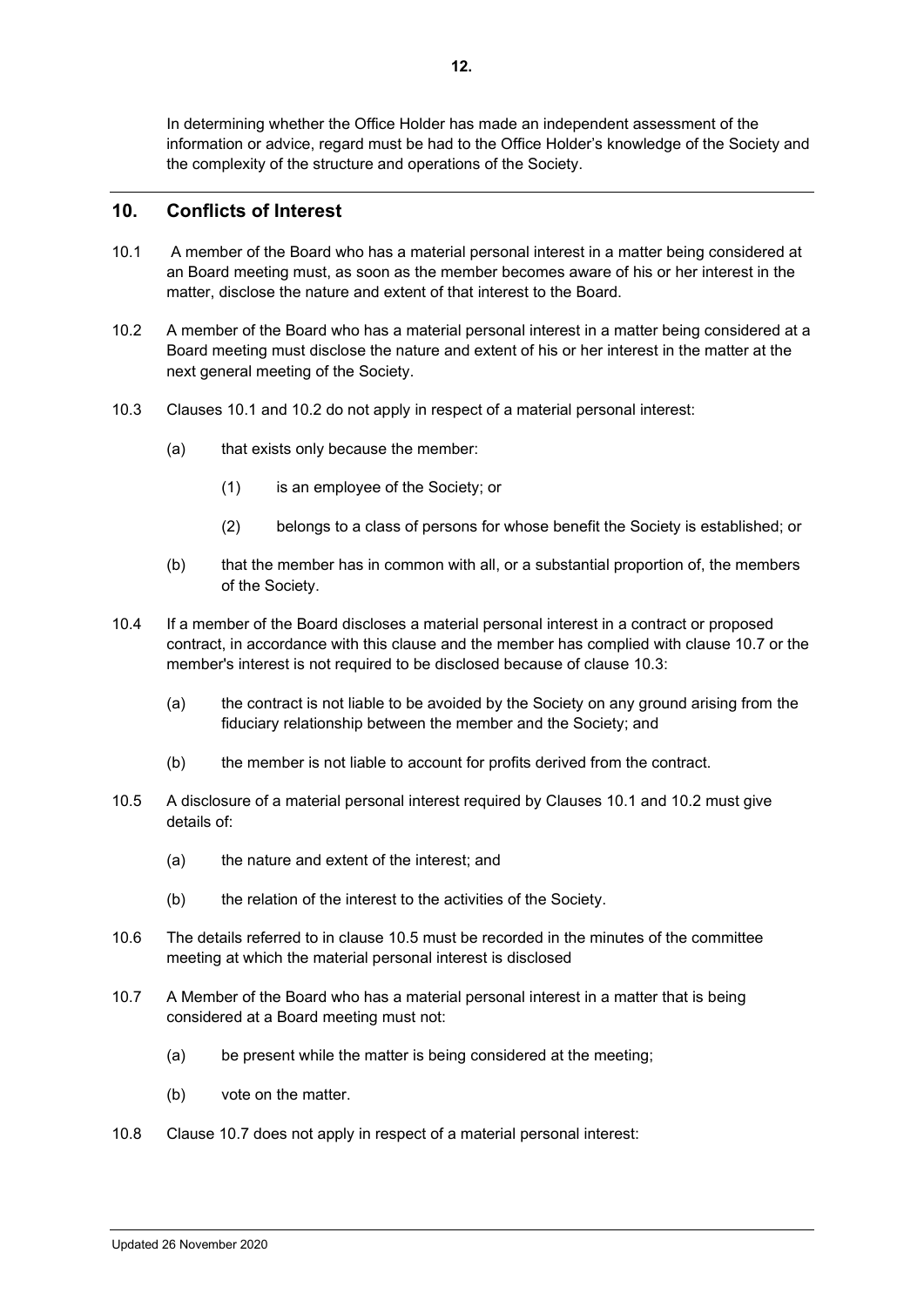- (a) that exists because the member belongs to a class of person for whose benefit the Society is established; or
- (b) that the member has in common with all, or a substantial proportion of, the members of the Society.
- 10.9 If there are not enough members of the Board to form a quorum to a consider a matter because of clause [10.7:](#page-12-2)
	- (a) one or more of the members of the Board (including those who have a material person interest in the matter) may call a general meeting; and
	- (b) the general meeting may pass a resolution to deal with the matter.

# **11. Indemnity of Office Holders**

- 11.1 The Society:
	- (a) must indemnify each person who is or has been an Office Holder against any liability incurred in good faith by the Office Holder in the course of performing his or her duties as an Office Holder;
	- (b) may pay a premium for a contract insuring an Office Holder against that liability.
- 11.2 The Society may enter into an agreement or deed with an Office Holder under which the Society must do all or any of the following:
	- (a) allow the Office Holder and the Office Holder's advisers access to the Society's books (including minute books) for any period agreed;
	- (b) indemnify the Office Holder against any liability incurred by the Office Holder as an Office Holder;
	- (c) keep the Office Holder insured for any period agreed in respect of any act or omission by the Office Holder while an Office Holder.

# **12. By-Laws**

- 12.1 The Board of the Society may determine and promulgate By-Laws for the effective operation of the Society on any matter including:
	- (a) the establishment and rules for operation of any Chapter or Special Interest Group;
	- (b) the establishment and operation of any standing or ad hoc committee;
	- (c) the finances and financial procedures of the Society;
	- (d) the establishment of member designations, qualifications and experience required to attain accreditation for specified designations and continuing education required to maintain accreditation for specified designations;
	- (e) entrance and annual membership fees of the Society (including separate fees for classes of membership or member designations);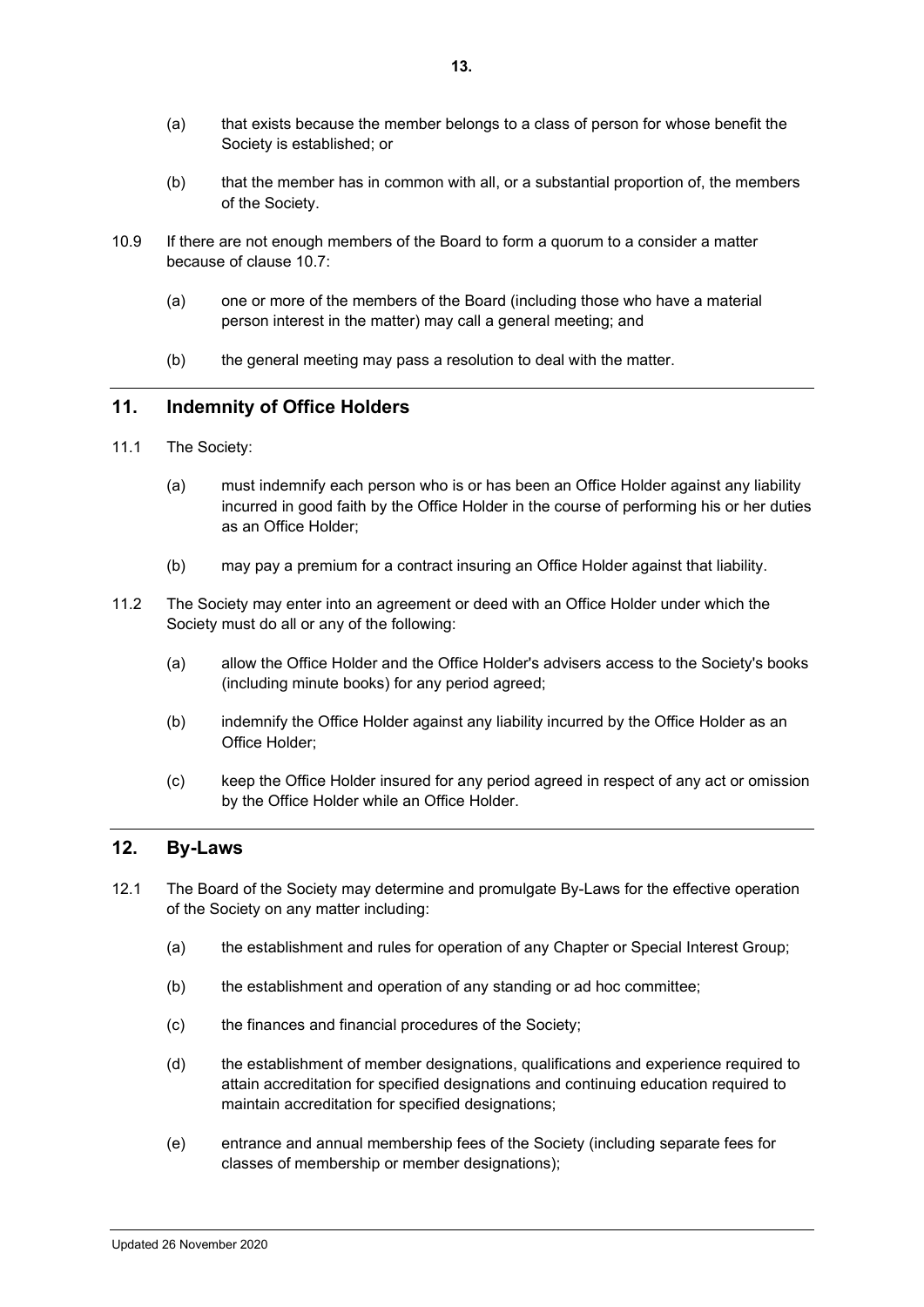- (f) principles for affiliation with or by any organisation;
- (g) such other matters as the Board may deem appropriate.
- 12.2 By-Laws shall be promulgated to members by publication on the Society's web site or other publication
- 12.3 The By-Laws must not be inconsistent with this constitution.

# **13. Finances**

- 13.1 The Society shall be an incorporated association under the Act.
- 13.2 For each financial year, the Board must ensure that the requirements under the Act relating to the financial statements of the Society are met.

#### 13.3 **Funds**

- (1) The Treasurer of the Society must:
	- (a) collect and receive all moneys due to the Society and make all payments authorised by the Society; and
	- (b) keep correct accounts and books showing the financial affairs of the Society with full details of all receipts and expenditure connected with the activities of the Society.
- (2) All cheques, drafts, bills of exchange, promissory notes and other negotiable instruments must be signed by two officers of the Society or by one officer of the Society and some other person authorised by the Board committee for that purpose.
- (3) The funds of the Society shall be derived from annual subscriptions, donations, conference, workshop and event revenue and such other sources as the Board determines.

## **14. Membership Fees**

- 14.1 Membership fees, where applicable, are to be paid annually.
- 14.2 Members whose fees are not paid within two (2) months after written notice may have their membership terminated.
- 14.3 The annual membership fee may not be raised by more than 10% in any year except by resolution of a general meeting of the Society.

# **15. Notice to Members**

Any notice that is required to be given to a member, on behalf of the Society, under these Rules may be sent to individual, life and honorary categories by electronic transmission to the members email address shown in the register of members.

(a)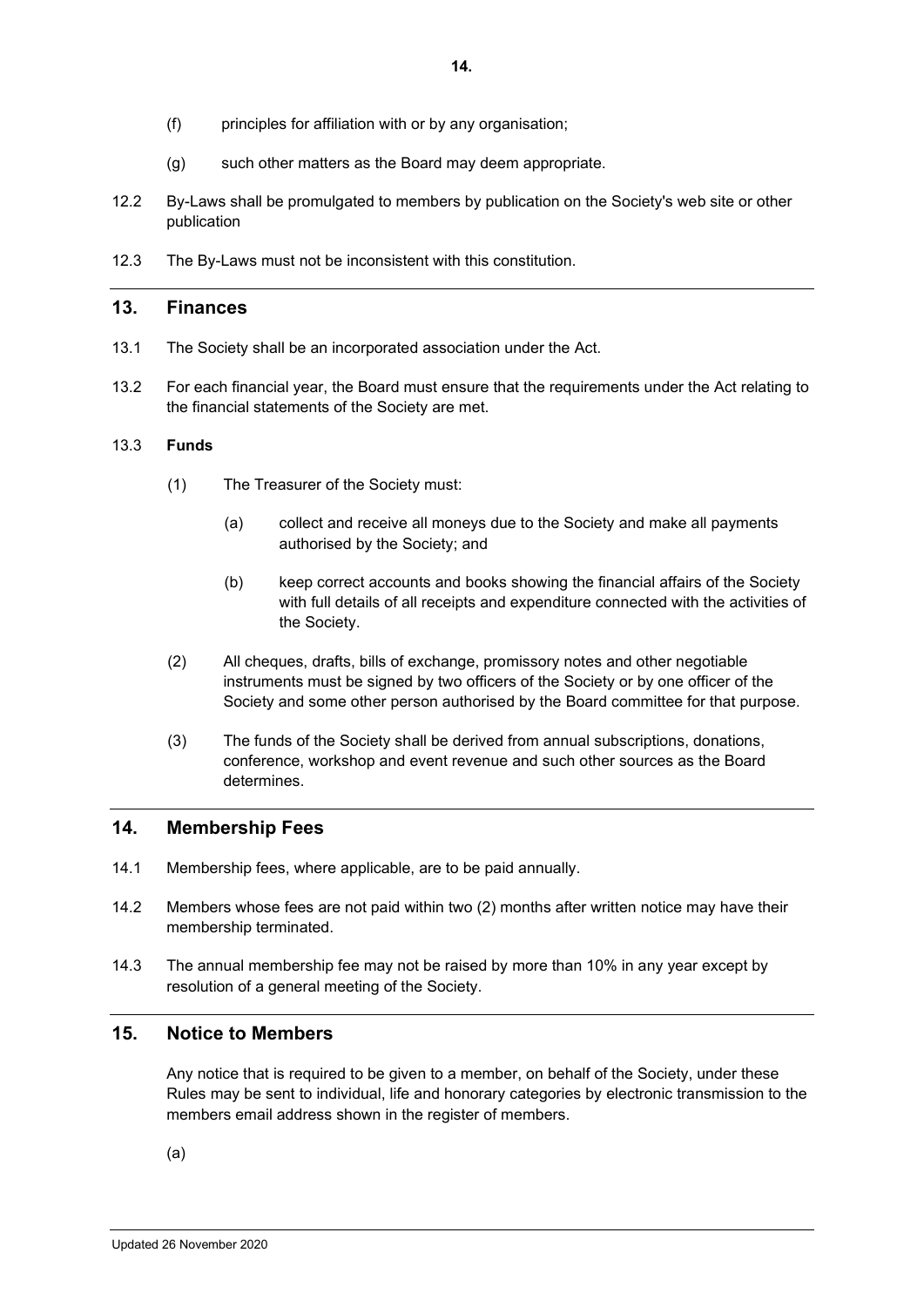Corporate membership: notice shall be given by electronic transmission to all the persons (voting and non-voting) nominated for participation under the aegis of that corporate membership. Where the notice refers to a voting situation, the individual will be advised of their membership status (voting or non-voting).

# **16. Disputes and Mediation**

#### 16.1 **Termination**

Membership may be terminated for cause by action of a Discipline Committee appointed by the President subject to appeal at the next Board meeting as set out below.

- (1) Subject to these Rules, if the Discipline Committee is of the opinion that a member has refused or neglected to comply with these Rules, or has been guilty of conduct unbecoming a member or prejudicial to the interests of the Society, the Discipline Committee may by resolution –
	- (a) suspend that member from membership of the Society for a specified period; or
	- (b) expel that member from the Society.

The members of the Discipline Committee may be Board members, members of the Society or anyone else but must not be biased against, or in favour of, the member concerned.

- (2) A resolution of the Discipline Committee under sub-rule (1) does not take effect unless:
	- (a) at a meeting held in accordance with sub-rule (3), the Board confirms the resolution; and
	- (b) if the member exercises a right of appeal to the Society under this rule, the Society confirms the resolution in accordance with this rule.
- (3) A meeting of the Board to confirm or revoke a resolution passed under sub-rule (1) must be held not earlier than 14 days, and not later than 28 days, after notice has been given to the member in accordance with sub-rule (4).
- (4) For the purposes of giving notice in accordance with sub-rule (3), the Secretary must, as soon as practicable, cause to be given to the member a written notice:
	- (a) setting out the resolution of the Discipline Committee and the grounds on which it is based; and
	- (b) stating that the member, or his or her representative, may address the Board at a meeting to be held not earlier than 14 days and not later than 28 days after the notice has been given to that member; and
	- (c) stating the date, place and time of that meeting; and
	- (d) informing the member that he or she may do one or both of the following:
		- (i) attend that meeting;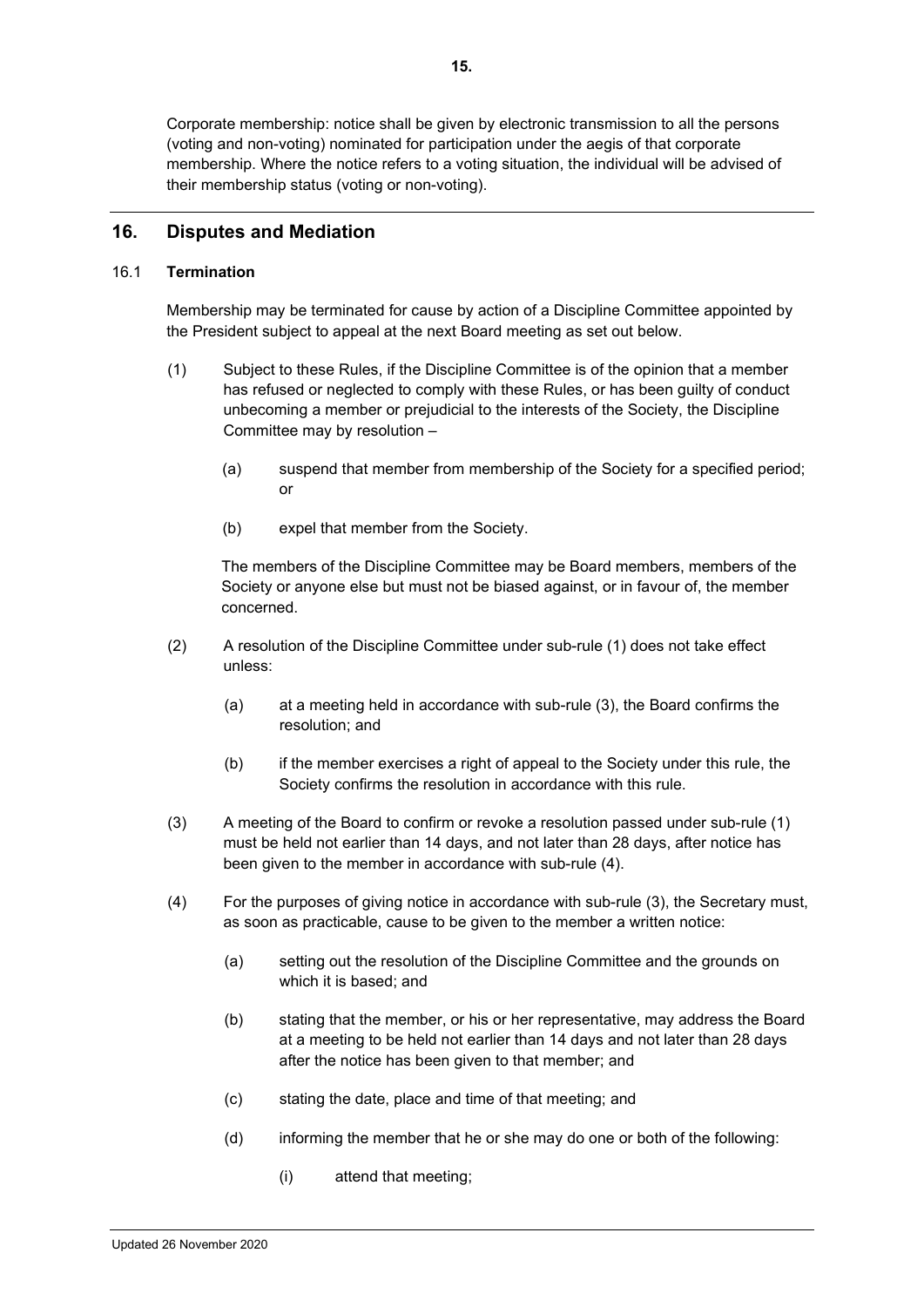- (e) informing the member that, if at that meeting, the Board confirms the resolution, he or she may, not later than 48 hours after that meeting, give the Secretary a notice to the effect that he or she wishes to appeal to the Society in general meeting against the resolution.
- (5) At a meeting of the Board to confirm or revoke a resolution passed under sub-rule (1), the Board must –
	- (a) give the member, or his or her representative, an opportunity to be heard; and
	- (b) give due consideration to any written statement submitted by the member; and
	- (c) determine by resolution whether to confirm or to revoke the resolution.
- (6) If at the meeting of the Board the resolution is confirmed, the member may, not later than 48 hours after that meeting, give the Secretary a notice to the effect that he or she wishes to appeal to the Society in general meeting against the resolution.
- (7) If the Secretary receives a notice under sub-rule (6), he or she must notify the Board and the Board must convene a general meeting of the Society to be held within 28 days after the date on which the Secretary received the notice.
- (8) At a general meeting of the Society convened under sub-rule (7)
	- (a) no business other than the question of the appeal may be conducted; and
	- (b) the Board may place before the meeting details of the grounds for the resolution and the reasons for the passing of the resolution; and
	- (c) the member, or his or her representative, must be given an opportunity to be heard; and
	- (d) the members present must vote by secret ballot on the question whether the resolution should be confirmed or revoked.
- (9) A resolution is confirmed if, at the general meeting, not less than two-thirds of the members present or voting by proxy, in favour of the resolution. In any other case, the resolution is revoked.

## 16.2 **Disputes and mediation**

- (1) The grievance procedure set out in this rule applies to disputes under these rules between –
	- (a) a member and another member; or
	- (b) a member and the Society.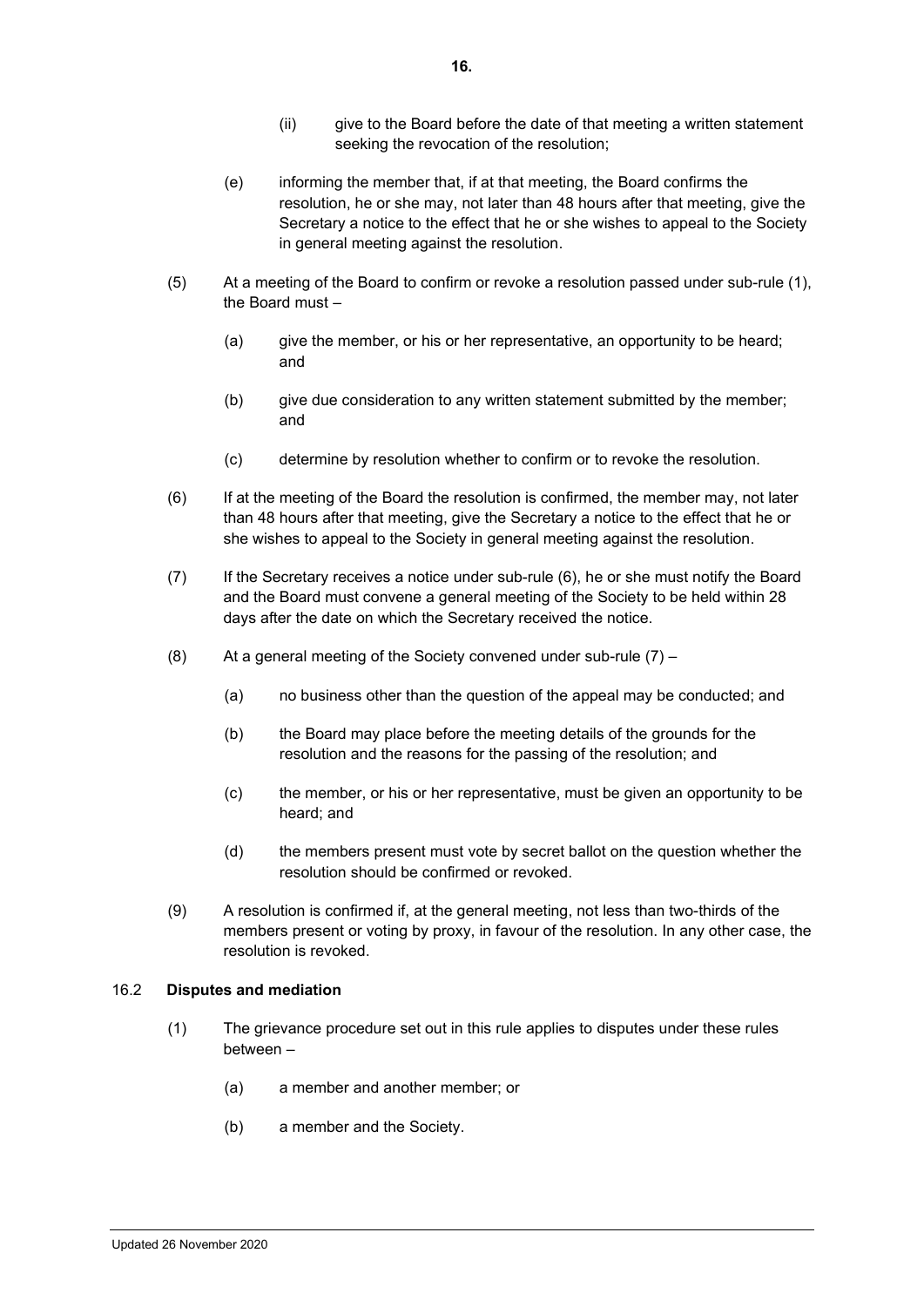- (2) The parties to the dispute must meet and discuss the matter in dispute, and, if possible, resolve the dispute within 14 days after the dispute comes to the attention of all of the parties.
- (3) If the parties are unable to resolve the dispute at the meeting, or if a party fails to attend that meeting, then the parties must, within 10 days, hold a meeting in the presence of a mediator.
- (4) The mediator must be:
	- (a) a person chosen by agreement between the parties; or
	- (b) in the absence of agreement
		- (i) in the case of a dispute between a member and another member, a person appointed by the Board of the Society; or
		- $(ii)$  in the case of a dispute between a member and the Society, a person who is a mediator appointed or employed by the Dispute Settlement Centre of Victoria (Department of Justice).
- (5) A member of the Society can be a mediator.
- (6) The mediator cannot be a member who is a party to the dispute.
- (7) The parties to the dispute must, in good faith, attempt to settle the dispute by mediation,
- (8) The mediator, in conducting the mediation, must:
	- (a) give the parties to the mediation process every opportunity to be heard; and
	- (b) allow due consideration by all parties of any written statement submitted by any party; and
	- (c) ensure that natural justice is accorded to the parties to the dispute throughout the mediation process.
- (9) The mediator must not determine the dispute.
- (10) If the mediation process does not result in the dispute being resolved, the parties may seek to resolve the dispute in accordance with the Act or otherwise at law.

# <span id="page-17-0"></span>**17. Custody and Inspection of Books and Records**

- 17.1 Except as otherwise provided in these Rules, the Secretary or delegate must keep in their custody or under their control all books, documents and securities of the Society.
- 17.2 Members may on request inspect:
	- (a) the register of members;
	- (b) the minutes of general meetings;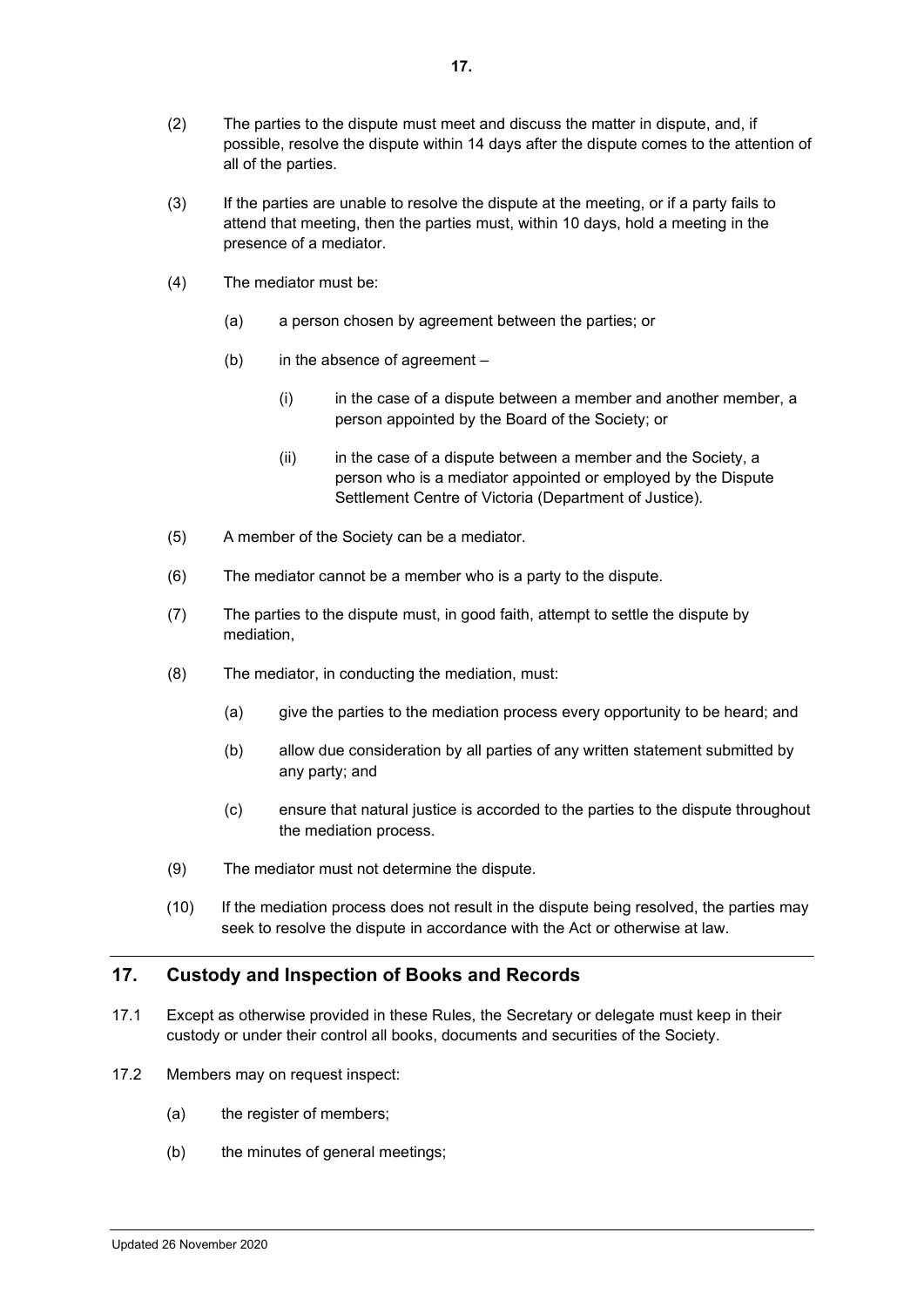- (c) subject to clause [17.3,](#page-18-0) the financial records, books, securities and any other relevant documents of the Society, including minutes of Board meetings.
- <span id="page-18-0"></span>17.3 The Board may refuse to permit a member to inspect records of the Society that relate to confidential, personal, employment, commercial or legal matters or where to do so may be prejudicial to the interests of the Society.
- 17.4 Subject to clause [17.3,](#page-18-0) a member may make a copy of any accounts, books, securities and any other relevant documents of the Society. The Board may determine that a member seeking access pay the reasonable costs of the Society in providing access or copies.

# **18. Winding Up**

In the event of the winding up or the cancellation of the incorporation of the Society, the assets of the Society will be distributed to one or more other non-profit organisations at the discretion of the Board in accordance with the provisions of the Act.

# **19. Amendments**

The constitution may be amended as follows.

- 19.1 The Board shall submit all proposed amendments to the constitution to a review committee at least three months prior to the Annual General Meeting or Special General Meeting.
- 19.2 The committee shall review all proposed amendments and submit its recommendations to the Board.
- 19.3 The Board shall review the proposed amendments and send them, with its recommendations, to the membership thirty (30) days before the Annual General Meeting or Special General Meeting.
- 19.4 The proposed amendments shall be adopted when approved by not less than three quarters of the members voting in person or by proxy at an Annual General Meeting or Special General Meeting.

## **Note**

Pursuant to s50 of the Act, an alteration of these Rules does not take effect unless or until it is approved by the Registrar.